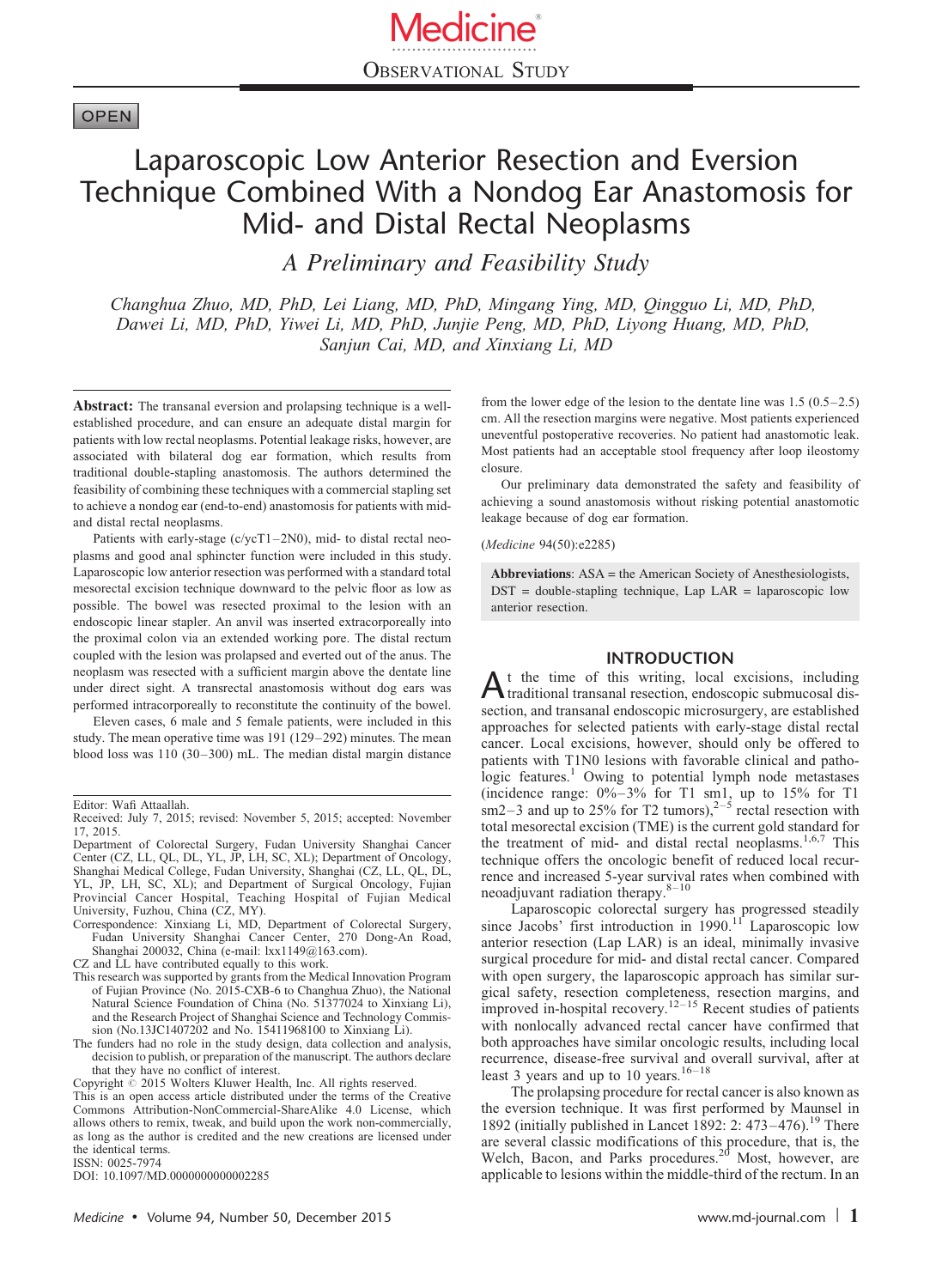era without staplers, considerable postoperative morbidity and mortality occurred. As a consequence of modern surgical and anesthetic advancements and the introduction of the circular stapler for colorectal anastomoses, the number of sphinctersaving operations for patients with rectal cancer has increased greatly.<sup>[21,22](#page-7-0)</sup> More advances were achieved with the introduction of the double-stapling technique  $(DST)$ .<sup>[23–25](#page-7-0)</sup>

Double-stapling technique facilitates the feasibility of performing a sphincter-saving operation intracorporeally and laparoscopically.<sup>[26–29](#page-7-0)</sup> Moreover, with the introduction of intersphincteric resection,  $30-32$  the possibility of sphincter preservation for patients with ultralow rectal cancer $33,34$  has increased steadily. Double-stapling technique, however, is inevitably associated with bilateral intersecting margins at the distal rectal stump (the so-called dog ears). The dog ears have been reported to be the weak spots and are associated with potential anastomotic leaks. $24,35$ 

In this preliminary study, we investigated the feasibility of a perineal staple set to achieve a nondog ear (end-to-end) anastomosis with a combined Lap LAR and eversion technique to treat mid- and distal rectal neoplasms. Our primary objectives were to report our technical compliance, surgical safety, and early postoperative outcomes.

## PATIENTS AND METHODS

## Patients

A total of 11 consecutive patients with rectal cancer were documented. All patients were surgically treated by 1 surgical team (Xinxiang Li, MD) between June 2014 and May 2015. Patients with nonlocally advanced rectal cancer (cT1–2N0 or ycT1–2N0), good anal sphincter function (Wexner continence score  $\langle 4 \rangle$ , small tumor (maximum diameter  $\langle 4 \text{ cm}, \text{ and } \langle 1/2 \rangle$ circumference), and mid- and distal tumor locations (3–8 cm above the dentate line) were included in this study. Patients with recurrent disease, previous large open surgery with severe abdominopelvic sticks, inflammatory bowel disease, or familial adenomatous polyposis were excluded. Written informed consent was obtained from all patients, and the study protocol was approved by the Medical Ethics Committee of Fudan University Shanghai Cancer Center.

#### Operative Technique

Our technical procedure included the 4 following main parts: transabdominal Lap LAR with TME; preparation of the proximal end of the colon with purse string; transanal specimen extraction, transection, and stapler preparation of the distal end; and transanal colorectal anastomosis.

The patient was placed supine in the modified lithotomy position, and 5 ports were inserted (Figure 1). The Trendelenburg position was used following abdominopelvic exploration. At the iliac trigone, the medial mesenteric attachments were incised using an ultrasonic activated scalper (Harmonic<sup> $t$ 8</sup>, Johnson & Johnson, NJ), and the superior hypogastric nerve plexus was identified and preserved. Proximal lymph node dissection was performed at the origin of the superior rectal artery. The superior rectal artery was dissected and transected following the application of Hem-o-Lock clips (Teleflex Inc., USA). The mesorectum was separated with the TME technique, which is similar to previously described reports.<sup>[28,36](#page-7-0)</sup> The mesentery of the sigmoid colon was manipulated as little as possible. Toldt fusion fascia was moved posteriorly, and the gonadal vessels and ureters were preserved. The retrorectal



FIGURE 1. Five working ports were selected for the laparoscopic procedure. The bottom of the image presents the patient's caudal side. For a female patient, uterus hanging may be recommended. This can be fulfilled by placement of a 2–0 Prolene suture on the uterus. The stitch was then introduced outside the abdominal wall and fixed with adequate tension.

space was entered, and the separation was continued to the ''holy plane'' extending to the rectosacral ligament. The right and left lateral attachments of the sigmoid colon were incised, and the sigmoid colon and rectum were mobilized. Posteriorly, dissection of the presacral space was performed from right to left and proceeded distally into the pelvis. Dissection of the anterior rectum was initiated by exposing Denonvilliers fascia with identification of the vaginal wall or seminal vesicles. Dissection was extended distally to expose the levator ani muscle. Lateral, posterior and anterior levels of dissection were checked to complete the circumferential dissection to the pelvic floor as low as possible (Figure 2).

The colon (10 cm proximal to the lesion) was transected laparoscopically using an endoscopic linear cutter (Ethicon<sup> $18$ )</sup> ET60a, Johnson & Johnson, NJ). The proximal colon was extracted through a small incision of 3 to 4 cm extended from the bottom-right pore, which was also used as the site of loop



FIGURE 2. Dissection of the rectum. The rectum (white arrows) was dissected with the TME approach and proceeded circumferentially into the pelvic floor as distal as possible. The levator ani muscles were clearly displayed (black arrows).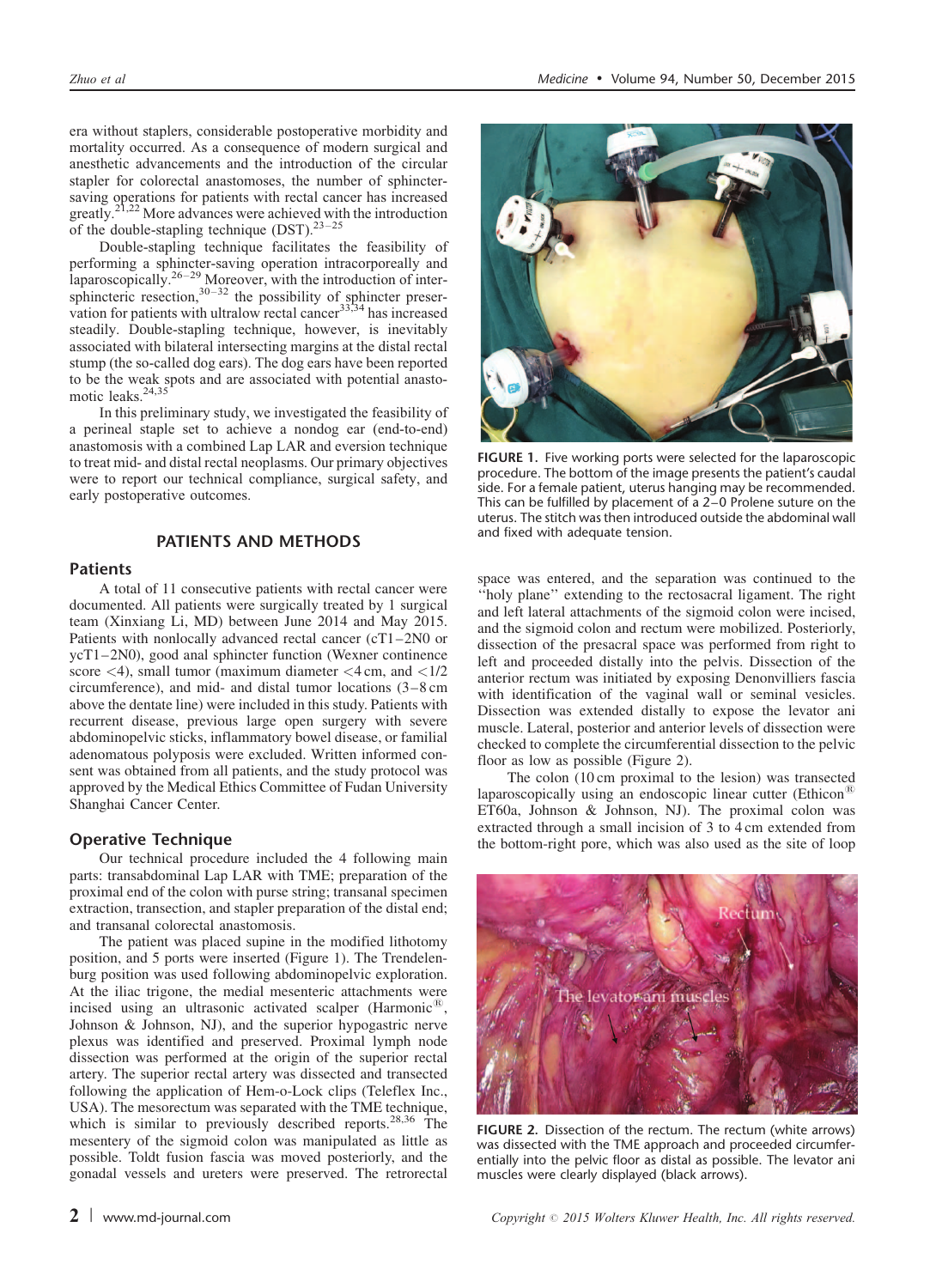

FIGURE 3. The distal rectum was everted and pulled outside the anus. The inner mucosa and the lesion were everted. The distance from the lower edge of the lesion to the dentate line was determined under direct vision.

ileostomy (LI) formation. An extra 5 to 10 cm of proximal colon was resected under direct vision to ensure a safe proximal margin. An anvil from a 29- or 33-mm circular stapler (CSC-29 or CSC33, KOL<sup>®</sup>, Touchstone International, Suzhou, China) was secured to the colon with a purse string suture. Then, the proximal colon was returned, followed by closure of the abdominal wall and re-establishment of the pneumoperitoneum.

The rectum was irrigated with Betadine solution, and the anus was gently distended digitally by an assistant surgeon. A grasping forcep was slowly inserted through the anus, and the stump of the distal rectum was grasped securely with laparoscopic guidance. Although withdrawing the forcep, the distal rectal segment accompanied by the rectal neoplasm was everted gradually and pulled gently outside of the anus with the inner mucosa everted (Figure 3). The resection line (1–2 cm distal to the lower edge of the lesion) was plotted under direct vision. Transection of the rectum was performed with another firing of the same linear cutting stapler (mentioned above; Figure 4). The specimen was carefully inspected to ensure an adequate distal margin (Figure 5). Two  $2-0$  Prolene sutures (Ethicon<sup>®</sup>, Johnson & Johnson, NJ were secured on the both extremities of the resection line, which was created by the second linear cutter. The tails of the stitches were introduced through the windows (both side of the stapler), and the rectal stump including the suture line (dog ears) was completely loaded into the cartridge of the stapler [\(Figure 6](#page-3-0)).

The distal rectum was returned gently to the pelvis through the anus. Intracorporeally, the anvil and center rod of the stapler were connected, the stapler was fired, and an end-to-end anastomosis was performed with laparoscopic guidance ([Figure 7\)](#page-3-0). The doughnuts were inspected carefully, and a

FIGURE 4. Transection of the rectum. This was performed using another firing of a linear cutter under direct vision after an adequate distal margin was confirmed.

routine transanal air leak test was performed. Following pelvic wash-out, a drainage tube was placed posteriorly to the anastomosis through the bottom-left working pore. For ultralow anastomoses, or for patients who received neoadjuvant therapy, a protecting LI was performed through the extended bottomright working pore ([Figure 8\)](#page-3-0).

## Primary Evaluation Variables

We analyzed surgical safety, pathology outcomes, postoperative recovery, and early follow-up data for each patient



FIGURE 5. The specimen was removed and inspected. For this case, the distance from the lower edge of the lesion to the resection line was approximately 1 cm (ensuring an adequate distal margin). The margin was confirmed by pathologic examination.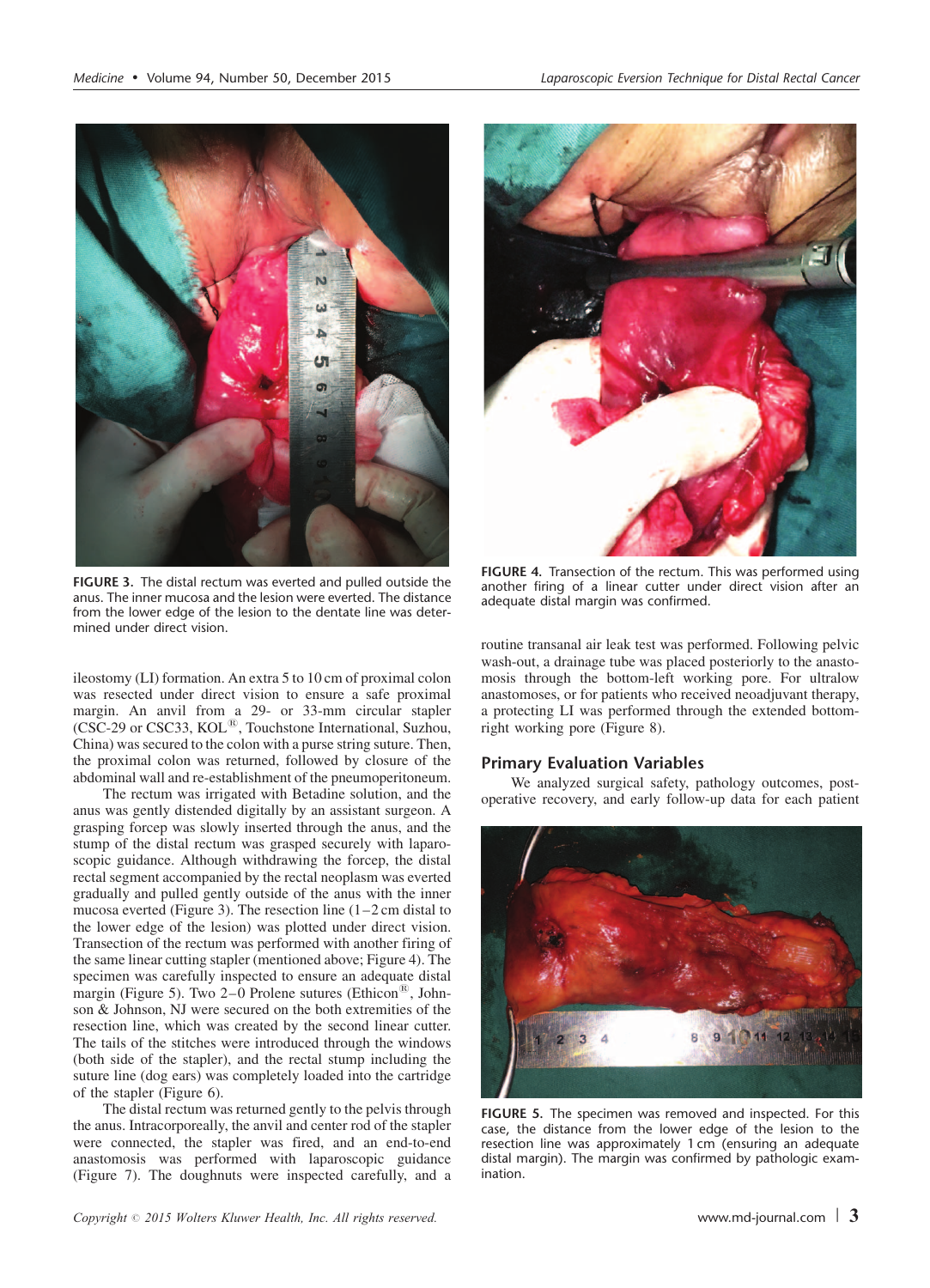<span id="page-3-0"></span>

FIGURE 6. Preparation of the distal rectum. Two 2–0 Prolene sutures were placed on both extremities of the resection line, and the rectal stump including both ''dog ears'' of the resection line was completely loaded into the cartridge of the  $KOL^{18}$  stapler by pulling the tails of the stitches through the windows on the instrument.



FIGURE 8. The abdominal appearance after surgery. The extended bottom-right working pore can be used to extract the proximal colon and perform a protecting loop ileostomy when required. The extended bottom-left working pore can be used to place a pelvic drainage tube.

(see below for details). Follow-up evaluations consisted of periodic physical and endoscopic examinations. The date of the last follow-up visit was May 15, 2015.

# RESULTS

## Patient Characteristics

In approximately 1-year period, a total of 11 patients, 6 (54.5%) men and 5 women, underwent surgery. The median age of the patients was  $62(41-76)$  years. The median body mass index (BMI) was  $22.89(18.03-29.3)$  kg/m<sup>2</sup>. The patient characteristics are summarized in [Table 1.](#page-4-0)

## Operative Outcomes

The actual location of the lesions was determined for each after eversion. The median distance from the lower edge of the lesion to the dentate line was 4.5 (3.5–6) cm. The mean operative time was 191 (129–292) minutes. The mean blood loss was 110 (30–300) mL. No patient required a blood transfusion. None had a positive result of air leak test after anastomosis. Eight of the 11 (77.2%) patients received a protecting LI. Other operative outcomes are presented in [Table 2.](#page-4-0)

## Pathologic Assessments

The median distance of distal margin was 1.5 (0.5–2.5) cm above from the dentate line. All of the resection margins, including the proximal, distal, and circumferential resection margins, were negative. All margins were negative for lymphovascular invasion, perineural invasion, and extranodal



FIGURE 7. A nondog ear anastomosis was performed under laparoscopic guidance. Using the KOL $^{\textcircled{\tiny{\textregistered}} }$  stapler set, an end-toend colorectal anastomosis was completed for patients with ultralow rectal cancer using this combined lap laparoscopic low anterior resection and eversion technique.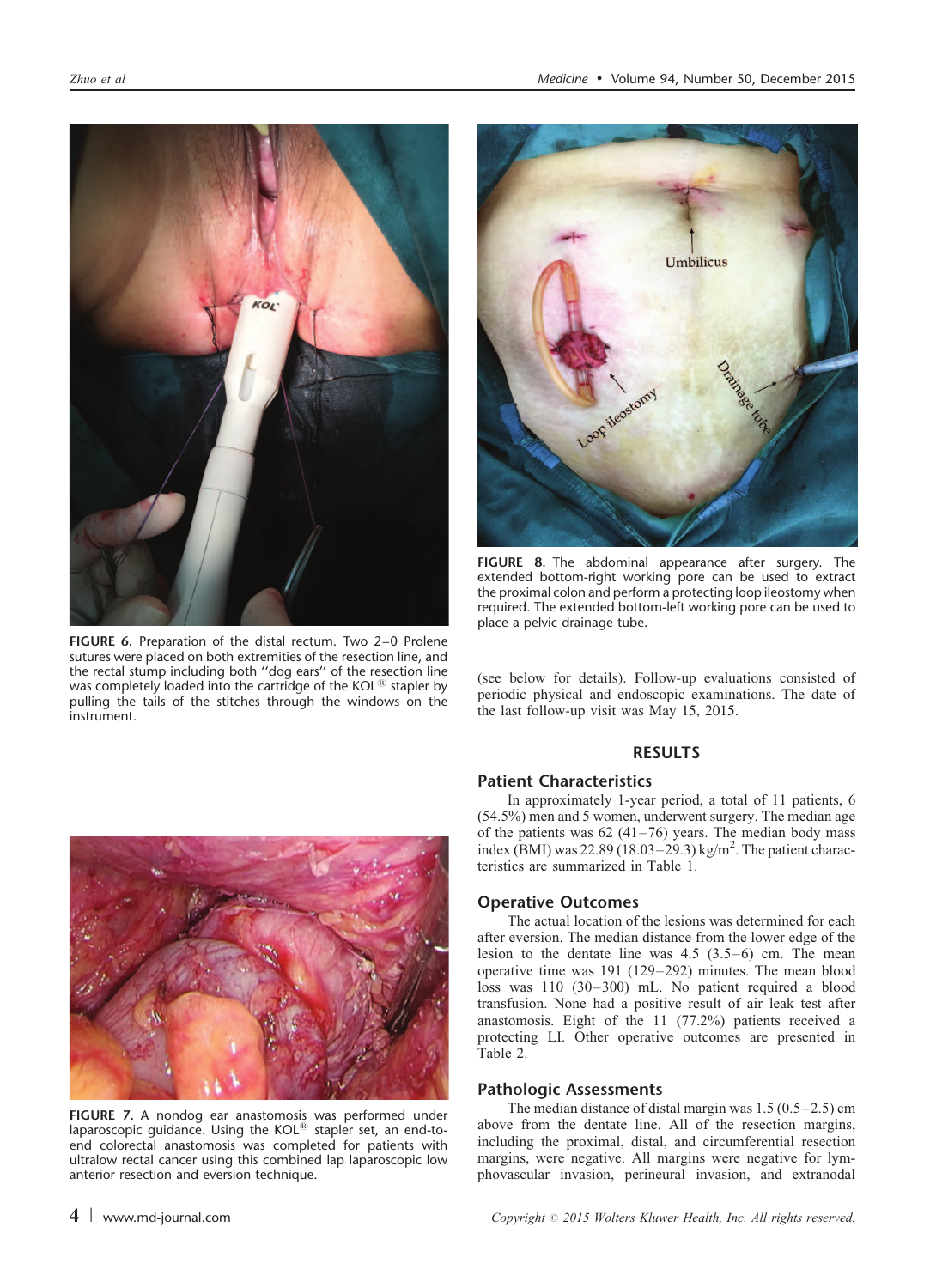<span id="page-4-0"></span>TABLE 1. Patients' Characteristics

| ID             | <b>Sex</b> | Age<br>(vears) | BMI (kg/m <sup>2</sup> ) | <b>ASA</b><br>Grade            | Location<br>$\text{(cm)}^*$ | cTNM (T/N<br>by MRI) | <b>Neoadjuvant</b><br><b>CRT</b> | ycTNM (T/N<br>by MRI) |
|----------------|------------|----------------|--------------------------|--------------------------------|-----------------------------|----------------------|----------------------------------|-----------------------|
|                | Male       | 59             | 20.06                    |                                | 4                           | cT2N0M0.1            | No.                              |                       |
| 2              | Male       | 41             | 18.03                    |                                |                             | cT3N1bM0, IIIb       | Yes                              | ycT2N0M0, I           |
| 3              | Male       | 69             | 20.52                    |                                |                             | cT2N1aM0. IIIa       | Refused                          |                       |
| $\overline{4}$ | Male       | 75             | 22.15                    |                                |                             | cT2N1aM0, IIIa       | Yes                              | ycCR                  |
| 5              | Female     | 76             | 22.89                    | $\mathcal{L}$                  |                             | $cT2N0M0.$ I         | No.                              |                       |
| 6              | Male       | 52             | 23.05                    |                                | 4                           | cTisN0M0.0           | No.                              |                       |
| 7              | Female     | 57             | 29.3                     | <sup><math>\gamma</math></sup> |                             | cT2N1aM0, IIIa       | Yes                              | vcT2N0M0, I           |
| 8              | Male       | 62             | 27.68                    |                                |                             | $cT2N0M0.$ I         | No.                              |                       |
| 9              | Female     | 62             | 23.42                    | 2                              | $\mathcal{E}$               | $cT2N0M0.$ I         | N <sub>0</sub>                   |                       |
| 10             | Female     | 71             | 22.19                    | $\rightarrow$                  | 3                           | cT2N0M0, I           | N <sub>0</sub>                   |                       |
| 11             | Female     | 66             | 24.98                    | 2                              | 4                           | cT3N1bM0, IIIb       | Yes                              | vcT2N0M0, I           |

 $ASA$  = the American Society of Anesthesiologists;  $BMI = body$  mass index;  $CRT =$  chemoradiation therapy;  $MRI =$  magnetic resonance imaging. \* The distance from lower edge of the lesion to the dentate line was initially determined by

tumor deposits. The pathologic assessments, including pre- and postoperative TNM staging, are presented in [Table 3.](#page-5-0)

## Postoperative Complications and Early Follow-Up Data

The patients completed a median length of follow-up of 4.9  $(0.2-11.2)$  months. Most patients had uneventful postoperative recoveries. No patient experienced anastomotic leaks or rupture after surgery. One patient (No. 2) experienced anastomotic bleeding on postoperative day 2, and he was treated with endoscopic hemostatic therapy. His LI had not been reversed till now owing to the moderate to severe radiation proctitis. Another patient (No. 7) developed mild anastomotic stricture 2 months following surgery and underwent endoscopic follow-up without any intervention. Most patients demonstrated an acceptable stool frequency following LI closure. [Table 4](#page-6-0) showed the postoperative recovery and early follow-up data. A representative endoscopic finding of the anastomosis 3 months after surgery (before LI closure) is presented for one patient (No. 6) ([Figure 9](#page-5-0)).

TABLE 2. The Patient's Operative Outcomes

## **DISCUSSION**

Laparoscopic low and ultralow anterior resection coupled with the eversion technique has been used for decades and increases the possibility of sphincter preservation for patients with distal rectal cancer. Here, we report a combination of these techniques using a well-designed commercial stapling set. Our preliminary data confirmed the surgical safety and technical feasibility of achieving both an oncologically safe distal margin, and a sound end-to-end anastomosis without dog ear formation for patients with distal rectal cancer.

Owing to the potential risk of microscopic involvement of the rectal wall below the tumor, the distance from the lower edge of the rectal lesion to the anal verge has been considered to be the key factor in the decision-making process for sphinctersaving resection. According to general consensus, distal retrograde lymphatic spread is rare and a 1-cm distal margin is acceptable for small lesions without unfavorable histopathologic features. $2^{9,37-40}$  The transanal eversion and prolapse techniques can facilitate the identification of the resection line to ensure an adequate distal margin for ultralow rectal neoplasms.

| ID | <b>Actual Location of</b><br>the Lesion $(cm)^*$ | <b>Protecting Loop</b><br><b>Ileostomy</b> | <b>Operation</b><br>Time (Minutes) | <b>Loss of Blood</b><br>(mL) | Length of<br><b>Hospital Stay</b><br>(Days) | Pelvic<br><b>Draining</b><br>(Days) |
|----|--------------------------------------------------|--------------------------------------------|------------------------------------|------------------------------|---------------------------------------------|-------------------------------------|
|    |                                                  | Yes                                        | 197                                | 120                          |                                             |                                     |
| 2  | 3.5                                              | Yes                                        | 292                                | 300                          | 13                                          |                                     |
| 3  |                                                  | No                                         | 182                                | 50                           | 10                                          |                                     |
| 4  | 4.5                                              | Yes                                        | 205                                | 80                           |                                             |                                     |
| 5  | 4.5                                              | No                                         | 129                                | 50                           |                                             |                                     |
| 6  |                                                  | Yes                                        | 170                                | 80                           |                                             |                                     |
|    |                                                  | Yes                                        | 209                                | 150                          |                                             |                                     |
| 8  |                                                  | No                                         | 142                                | 100                          |                                             |                                     |
| 9  | 3.5                                              | Yes                                        | 215                                | 150                          | 10                                          |                                     |
| 10 | 3.5                                              | Yes                                        | 152                                | 30                           | Q                                           |                                     |
| 11 | 4.5                                              | Yes                                        | 210                                | 100                          |                                             |                                     |

This was determined by measuring the distance from the lesion's lower edge to the dentate line after eversion.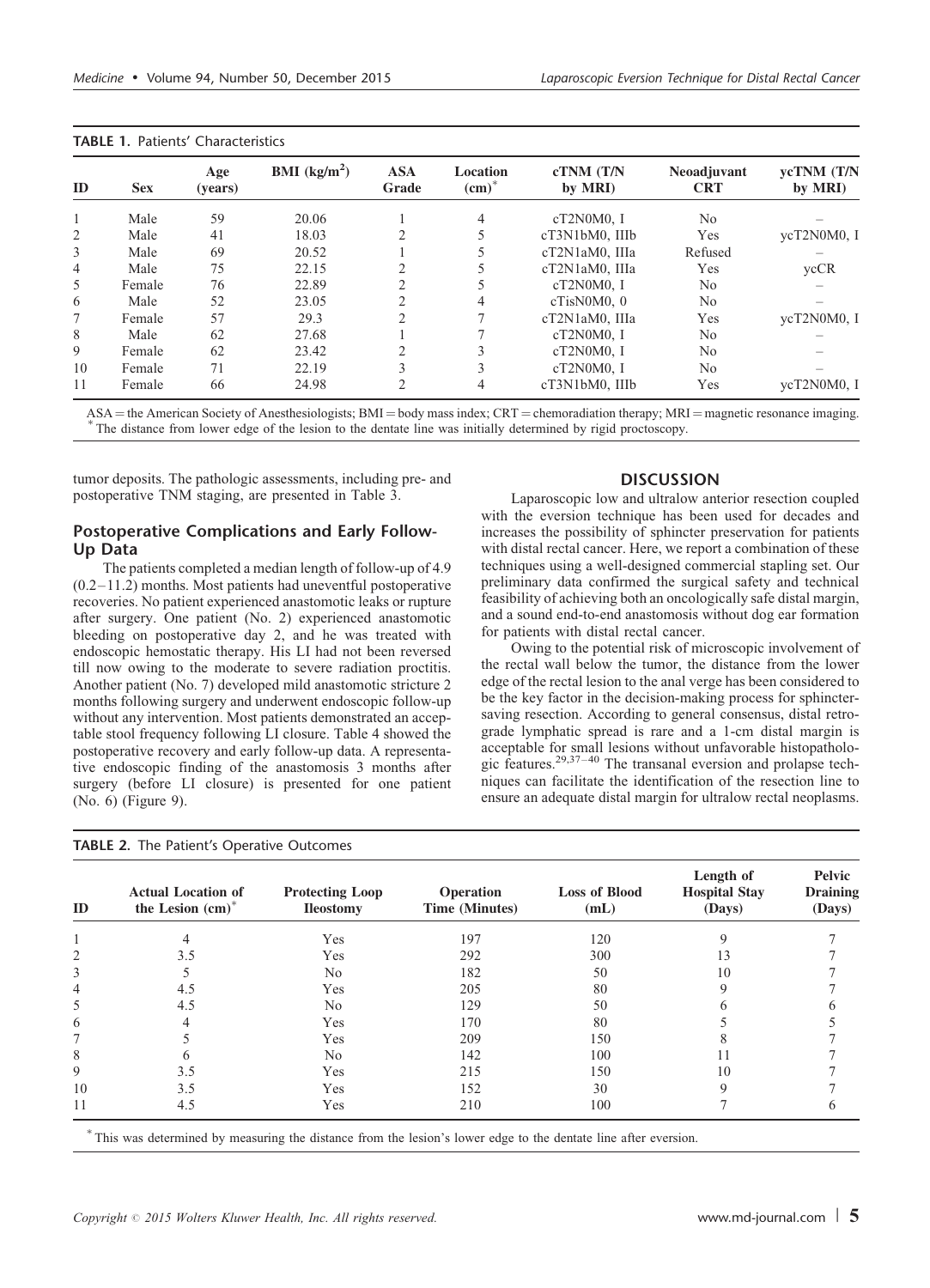| Distant Margin Distance (cm)*<br>cTNM/ycTNM (when surgery)<br>cT2N1aM0. IIIa<br>ycT2N0M0, 1<br>cTisN0M0, C<br>ycT2N0M0,<br>cT2N0M0, 1<br>cT2N0M0,<br>ycCR | Differentiation Grade | Lymph Node Status<br>V12<br>0/6 | <b>MNTNN/VDTNNI</b> |              |
|-----------------------------------------------------------------------------------------------------------------------------------------------------------|-----------------------|---------------------------------|---------------------|--------------|
|                                                                                                                                                           |                       |                                 |                     | TRG Score*** |
|                                                                                                                                                           |                       |                                 | pT2N0M0,            |              |
|                                                                                                                                                           |                       |                                 | ypCR                |              |
|                                                                                                                                                           |                       | $\overline{12}$                 | ST2N1aM0, IIIa      |              |
|                                                                                                                                                           | 8                     | 0/12                            | ypT2N0M0, 1         |              |
|                                                                                                                                                           |                       | 0/12                            | pT1N0M0, 1          |              |
|                                                                                                                                                           |                       | 0/14                            | pT0N0M0, 0          |              |
|                                                                                                                                                           | G4 (mucinous)         | 0/5                             | урТЗN0М0, Па        |              |
| cT2N0M0,                                                                                                                                                  | 2                     | 1/14                            | pT3N0M0, IIa        |              |
| cT2N0M0,                                                                                                                                                  |                       | 3/13                            | pT2N0M0, 1          |              |
| cT2N0M0,                                                                                                                                                  |                       | 2/12                            | ,T2N1bM0, IIIa      |              |
| ycT2N0M0, l                                                                                                                                               |                       | $\frac{6}{5}$                   | урТЗN0М0, Па        |              |

This was accessed pathologically by measuring the distance from lower edge of the lesion to the distal resection margin. For Case 6, the lesion was displayed as scar area. All patients have been This patient himself insisted on receiving a radical surgery for the unclear marginal status after the initial endoscopic mucosal resection (EMR) for the rectal neoplasm. Initial pathologic diagnosis pathologic complete response after neo-adjuvant therapy. This was accessed pathologically by measuring the distance from lower edge of the lesion to the distal resection margin. For Case 6, the lesion was displayed as scar area. All patients have been reviewed to have negative resection margins, including proximal, distal, and circumferential resection margins.<br>\*\* This patient himself insisted on receiving a radical surgery for the unclear marginal status after the init clinical complete response after neoadjuvant therapy; ypCR reviewed to have negative resection margins, including proximal, distal, and circumferential resection margins. tumor regression grade; ycCR not available; TRG lynph node; NA ×

was intraepithelial neoplasm, high grade. Pathologic examination for him revealed no primary neoplasm could be detected.<br>\*\*\*\* Mandard TRG Score system was used for patients with neoadjuvant therapy. TRG1: no viable cance r was intraepithelial neoplasm, high grade. Pathologic examination for him revealed no primary neoplasm could be detected.<br>\*\*\*\* Mandard TRG Score system was used for patients with neoadjuvant therapy. TRG1: no viable cance c cancer outgrown by fibrosis; TGR4: significant fibrosis outgrown by cancer; TRG5: no fibrosis with extensive residual cancer. (Refrence: Int J Surg Oncol. 2013; 2013: 572149). cancer outgrown by fibrosis; TGR4: significant fibrosis outgrown by cancer; TRG5: no fibrosis with extensive residual cancer. (Refrence: Int J Surg Oncol. 2013; 2013: 572149).

<span id="page-5-0"></span>



FIGURE 9. Representative endoscopic finding of the anastomosis after surgery. This was taken from a patient (No. 6) 3 months after surgery. A routine endoscopic examination was performed before the closure of his loop ileostomy. It revealed that the anastomotic wall appeared to be smooth, slightly stenosis but unobstructed.

At the lateral intersecting margins in the DST anastomosis, staples formed by linear cutter may be cut by circular cutter. This has been verified on swine models under radiography by Roumen et al.<sup>[35](#page-7-0)</sup> The authors also tested the burst pressures (BP) in 2 types of anastomoses (Group A:  $n = 35$ , circular anastomoses without dog ear formation; Group B:  $n = 32$ , doublestapled anastomoses with bilateral dog ears). Group A demonstrated significantly higher burst pressures than Group B (median, 90 versus 60 mmHg;  $P < 0.001$ ). Remarkably, in Group B, 13 (40.6%) patients experienced their first disruption at the corner of a dog ear. In a subgroup of patients with low-lying rectal cancer, Zong et  $al<sup>41</sup>$  $al<sup>41</sup>$  $al<sup>41</sup>$  also observed a significantly higher leakage rate when using DST compared with the improved Bacon procedure.

During open surgery, the dog ears formed by DST anastomoses can be safely sutured under direct vision, although it is technically impossible for patients with a narrow pelvis or an ultralow anastomosis.<sup>[25](#page-7-0)</sup> This repair may decrease the risk of developing an anastomotic event. It, however, is not feasible to perform a regular repair in laparoscopic surgery. During Lap LAR the multiple firings on the resection line are technically inevitable.[42](#page-7-0) This may cause tissue ischemia and contribute to anastomotic leakage.<sup>35,43-45</sup>

An end-to-end (nondog ears) anastomosis may decrease this risk caused by traditional DST anastomosis. Method that could avoid dog ear formation had been tested in a porcine model by Kvasha et al using a circular stapler (Autosuture, EEA, Covidien, CT). The authors demonstrated the feasibility of endolumenal excision of a substantial length of bowel and transanal natural orifice specimen extraction without rectal stump opening. A mass associated with the resected bowel, however, could hinder the completion of eversion procedure on human subjects.<sup>[46,47](#page-8-0)</sup> The double housing volume of  $KOL^{(E)}$ stapler design ensures the complete resection of the 2 suture lines (of the proximal colon and the rectal stump). Therefore it eliminates the potential ''dog ears'' following full-thickness end-to-end anastomosis ([Figure 6\)](#page-3-0).

 $\mathbf{I}$ 

 $1 * 1$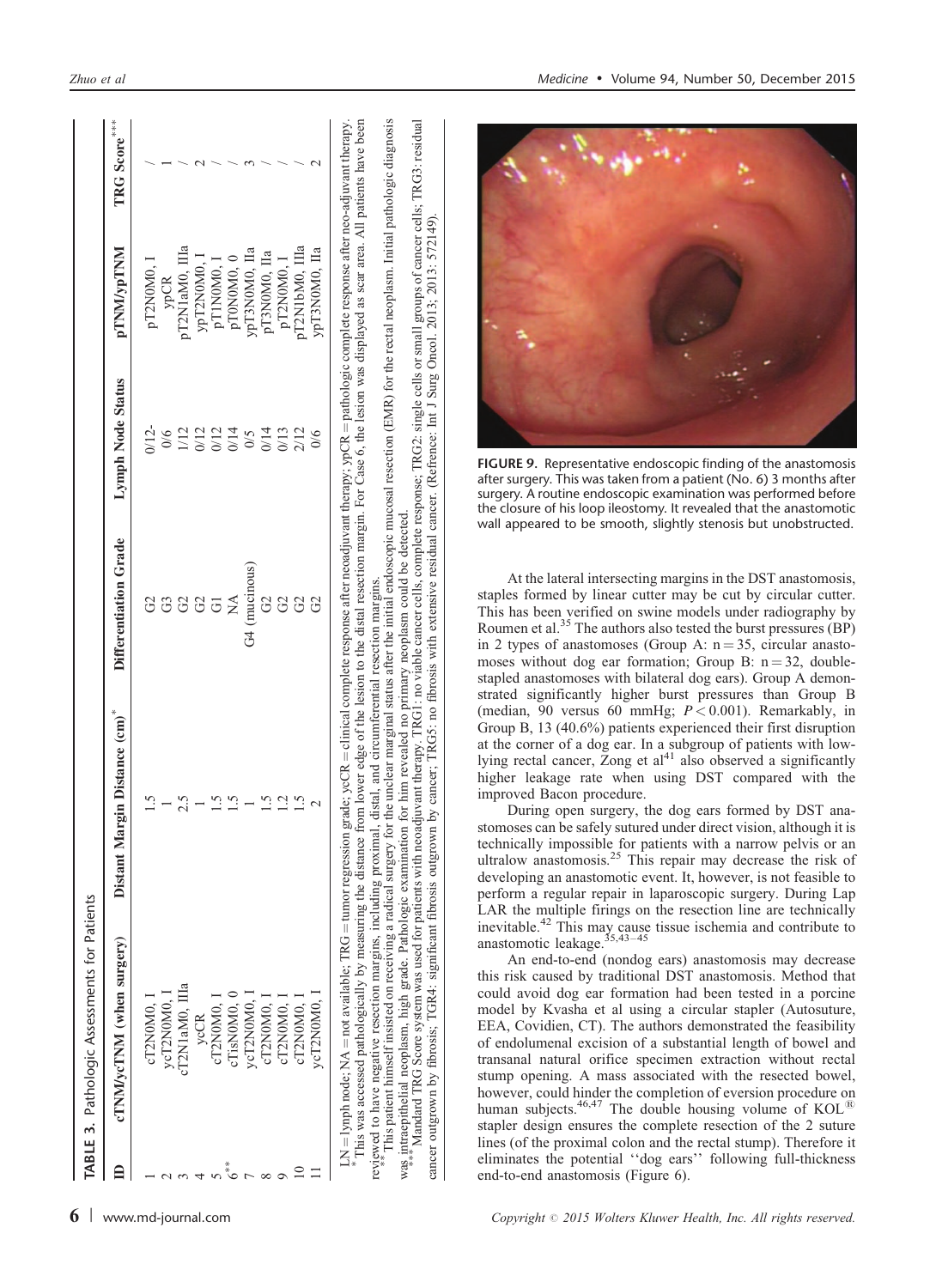<span id="page-6-0"></span>

|                | <b>TABLE 4.</b> Postoperative Complication and Other Follow-Up Data |                       |                                              |                                                                           |  |
|----------------|---------------------------------------------------------------------|-----------------------|----------------------------------------------|---------------------------------------------------------------------------|--|
| ID             | <b>Major Postoperative</b><br>Complication                          | Follow-Up<br>(Months) | <b>Stool Frequency</b><br>$(Times/Day)^{**}$ | LI<br>Reversal                                                            |  |
|                | N <sub>0</sub>                                                      | 11.2                  | $2 - 4$                                      | 2 months after surgery                                                    |  |
| $2^*$          | Acute anastomotic bleeding<br>at postoperative day 2                | 7.2                   | <b>NA</b>                                    | Not reversed owing to radiation<br>proctitis with intermittent hemorrhage |  |
| 3              | N <sub>0</sub>                                                      | 6.6                   | $4 - 6$                                      | No LI                                                                     |  |
| $\overline{4}$ | N <sub>0</sub>                                                      | 5.8                   | $1 - 3$                                      | 2.5 months after surgery                                                  |  |
| 5              | N <sub>0</sub>                                                      | 5.0                   | $6 - 10$                                     | No LI                                                                     |  |
| 6              | N <sub>0</sub>                                                      | 4.9                   | $2 - 3$                                      | 3 months after surgery                                                    |  |
| 7              | Mild anastomotic stricture                                          | 4.4                   | $5 - 8$                                      | 4 months after surgery                                                    |  |
| 8              | N <sub>0</sub>                                                      | 3.0                   | $2 - 4$                                      | No LI                                                                     |  |
| 9              | N <sub>0</sub>                                                      | 2.6                   | <b>NA</b>                                    | Not yet                                                                   |  |
| 10             | N <sub>0</sub>                                                      | 2.6                   | $4 - 6$                                      | 2.5 months after surgery                                                  |  |
| 11             | N <sub>0</sub>                                                      | 0.2                   | NA                                           | Not yet                                                                   |  |

LI = loop ileostomy.<br>\* Colonoscopy examination at 5 months after surgery revealed that his anastomotic wall appeared to be slightly thickened but without obvious stenosis; featured as radiation proctitis and with mild hem

These data may be not available (NA) for patients had an unreversed loop ileostomy.

Meng et al<sup>[48](#page-8-0)</sup> reported a successful synchronous transanal endoscopic microsurgery-TME procedure on patients with narrow pelvic opening and bulky rectal tumors by using the  $KOL<sup>88</sup>$  staple set. The intralumenal purse-string installation of the rectal stump via a circular anal dilator seemed to be time consuming. Recently, Crafa et al<sup>49</sup> also presented their experience in avoiding dog ear formation in low colorectal anastomoses using the same staple set. After resection of the rectum distally (not proximally) to the lesion, transanal placement of 4 sutures on the rectal stump was performed intracorporeally. Then the rectum was everted and the remaining steps were similar to ours. The procedure they described, however, seemed to be technically challenging in laparoscopy setting and not applicable to patients with an ultralow rectal tumor.

For patients with mid to distal rectal cancer with deep tumor infiltration (T3–4) or positive lymph node involvement (N1–2), radiation or chemoradiation therapy before surgery is recommended. The neoadjuvant therapy can reduce the locor-egional recurrence<sup>[10,50](#page-7-0)</sup> and enhance the possibility of sphincter preservation.<sup>[51,52](#page-8-0)</sup> In the current study,  $\overline{5}$  patients were cT3 or LN-positive (N1a or 1b). Four of them were treated with neoadjuvant therapy, and most patients underwent this combined procedure successfully. Moreover, the eversion procedure helps to detect the reduced lesion more clearly under direct vision for patients after neoadjuvant therapy. This is especially important for those who only has a ''scar-liking'' lesion or clinical complete response after neoadjuvant therapy (ycCR).

In the current report, most patients had a normal BMI value ([Table 1](#page-4-0)). Our preliminary data indicates that this combination technique is a safe procedure. This technique may be applicable for patients with a narrow pelvis, difficult anastomosis location, or even patients requiring a salvage technique following stapling failure. The eversion operation, however, may not be applicable to obese patients with hypertrophic mesorectum or patients with bulky tumors.

One of the disadvantage of the eversion technique and sphincter saving surgery for patients with an ultralow rectal cancer is that it may lead to poor defecation control after surgery. Furthermore, during prolapse procedure, the mucosal epithelium 1 to 2 cm above the dentate line should be retained

carefully because many epithelial sensory nerve endings in this area. Importantly, elderly patients or patients with preoperative anal dysfunction should not undergo sphincter preservation.

One of the limitations of this study was the lack of endoscopic ultrasound for T staging. Instead, we used magnetic resonance imaging examinations for both T and N preoperative staging. This staging approach underestimates (4/11) the T stage and overall TNM staging (No. 7, 8, 10, and 11, see [Table 3](#page-5-0)). Guillem et al,<sup>[53](#page-8-0)</sup> however, suggested that although some patients may be overstaged (and thus overtreated), more patients would be understaged and require postoperative chemoradiation therapy. Another limitation was that the current preliminary study was underpowered with only 11 patients and definitive conclusions were not possible. We are establishing a randomized clinical trial to investigate the risk of leaks between anastomoses with and without dog ears, and we look forward to reporting these results in the near future.

In summary, Lap LAR with TME coupled with the synchronous pull-through technique are well-established procedures for patients with low or ultralow rectal neoplasms. We combined these currently available techniques with a commercial stapling set to achieve an oncologically safe distal margin. Our preliminary data also confirmed the technical feasibility of achieving a sound end to end anastomosis without dog ear formation.

# **REFERENCES**

- 1. Morino M, Risio M, Bach S, et al. Early rectal cancer: the European Association for Endoscopic Surgery (EAES) clinical consensus conference. Surg Endosc. 2015:755-773.
- 2. Nascimbeni R, Burgart LJ, Nivatvongs S, et al. Risk of lymph node metastasis in T1 carcinoma of the colon and rectum. Dis Colon Rectum. 2002;45:200–206.
- 3. Yamamoto S, Watanabe M, Hasegawa H, et al. The risk of lymph node metastasis in T1 colorectal carcinoma. Hepato-gastroenterology. 2004;51:998–1000.
- 4. Smith KJ, Jones PF, Burke DA, et al. Lymphatic vessel distribution in the mucosa and submucosa and potential implications for T1 colorectal tumors. Dis Colon Rectum. 2011;54:35–40.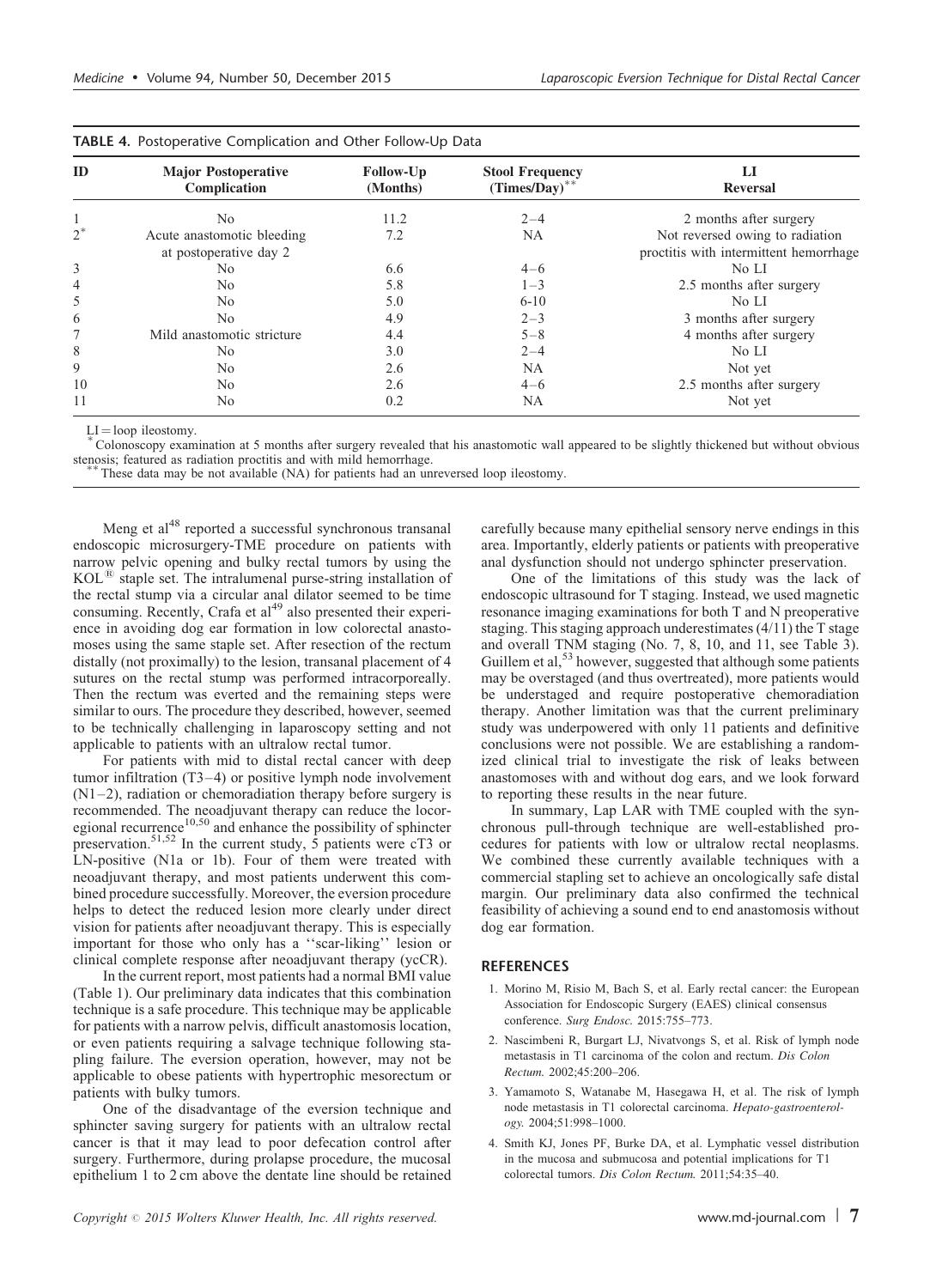- <span id="page-7-0"></span>5. Saraste D, Gunnarsson U, Janson M. Predicting lymph node metastases in early rectal cancer. Eur J Cancer (Oxford, England: 1990). 2013;49:1104–1108.
- 6. Heald RJ. Total mesorectal excision is optimal surgery for rectal cancer: a Scandinavian consensus. Br J Surg. 1995;82:1297–1299.
- 7. Ridgway PF, Darzi AW. The role of total mesorectal excision in the management of rectal cancer. Cancer Control. 2003;10:205–211.
- 8. Kapiteijn E, Marijnen CA, Nagtegaal ID, et al. Preoperative radiotherapy combined with total mesorectal excision for resectable rectal cancer. N Engl J Med. 2001;345:638–646.
- 9. Murty M, Enker WE, Martz J. Current status of total mesorectal excision and autonomic nerve preservation in rectal cancer. Semi Surg Oncol. 2000;19:321–328.
- 10. Sauer R, Becker H, Hohenberger W, et al. Preoperative versus postoperative chemoradiotherapy for rectal cancer. N Engl J Med. 2004;351:1731–1740.
- 11. Jacobs M, Verdeja JC, Goldstein HS. Minimally invasive colon resection (laparoscopic colectomy). Surg Laparosc Endosc. 1991;1:144–150.
- 12. Kang SB, Park JW, Jeong SY, et al. Open versus laparoscopic surgery for mid or low rectal cancer after neoadjuvant chemoradiotherapy (COREAN trial): short-term outcomes of an open-label randomised controlled trial. Lancet Oncol. 2010;11:637–645.
- 13. van der Pas MH, Haglind E, Cuesta MA, et al. Laparoscopic versus open surgery for rectal cancer (COLOR II): short-term outcomes of a randomised, phase 3 trial. Lancet Oncol. 2013;14:210–218.
- 14. Arezzo A, Passera R, Scozzari G, et al. Laparoscopy for rectal cancer reduces short-term mortality and morbidity: results of a systematic review and meta-analysis. Surg Endosc. 2013;27:1485– 1502.
- 15. Kennedy RH, Francis EA, Wharton R, et al. Multicenter randomized controlled trial of conventional versus laparoscopic surgery for colorectal cancer within an enhanced recovery programme: EnROL. J Clin Oncol. 2014;32:1804–1811.
- 16. Green BL, Marshall HC, Collinson F, et al. Long-term follow-up of the Medical Research Council CLASICC trial of conventional versus laparoscopically assisted resection in colorectal cancer. Br J Surg. 2013;100:75–82.
- 17. Vennix S, Pelzers L, Bouvy N, et al. Laparoscopic versus open total mesorectal excision for rectal cancer. Cochrane Database Syst Rev. 2014;4:Cd005200.
- 18. Bonjer HJ, Deijen CL, Abis GA, et al. A randomized trial of laparoscopic versus open surgery for rectal cancer. N Engl J Med. 2015;372:1324–1332.
- 19. Corman ML. Classic articles in colonic and rectal surgery. A new method of excising the two upper portions of the rectum and the lower segment of the sigmoid flexure of the colon: by H. Widenham Maunsell. Dis Colon Rectum. 1981;24:649–654.
- 20. Bennett RS. The place of pull-through operations in treatment of carcinoma of the rectum. Dis Colon Rectum. 1976;19:420–424.
- 21. Di Betta E, D'Hoore A, Filez L, et al. Sphincter saving rectum resection is the standard procedure for low rectal cancer. Int J Colorectal Dis. 2003;18:463–469.
- 22. Kim H, Choi G-S, Park J, et al. Comparison of intracorporeal singlestapled and double-stapled anastomosis in laparoscopic low anterior resection for rectal cancer: a case-control study. Int J Colorectal Dis. 2013;28:149–156.
- 23. Varma JS, Chan AC, Li MK, et al. Low anterior resection of the rectum using a double stapling technique. Br J Surg. 1990;77:888– 890.
- 24. Fu CG, Muto T, Masaki T. Results of the double stapling procedure in colorectal surgery. Surg Today. 1997;27:706–709.
- 25. Sato H, Maeda K, Hanai T, et al. Modified double-stapling technique in low anterior resection for lower rectal carcinoma. Surg Today. 2006;36:30–36.
- 26. Heald RJ. The ''Holy Plane'' of rectal surgery. J R Soc Med. 1988;81:503–508.
- 27. Watanabe M, Teramoto T, Hasegawa H, et al. Laparoscopic ultralow anterior resection combined with per anum intersphincteric rectal dissection for lower rectal cancer. Dis Colon Rectum. 2000;43:S94–97.
- 28. Fukunaga M, Kidokoro A, Iba T, et al. Laparoscopy-assisted low anterior resection with a prolapsing technique for low rectal cancer. Surg Today. 2005;35:598–602.
- 29. Fu CG, Gao XH, Wang H, et al. Treatment for early ultralow rectal cancer: pull-through intersphincteric stapled transection and anastomosis (PISTA) versus low anterior resection. Tech Coloproctol. 2013;17:283–291.
- 30. Schiessel R, Karner-Hanusch J, Herbst F, et al. Intersphincteric resection for low rectal tumours. Br J Surg. 1994;81:1376–1378.
- 31. Ito M, Saito N, Sugito M, et al. Analysis of clinical factors associated with anal function after intersphincteric resection for very low rectal cancer. Dis Colon Rectum. 2009;52:64–70.
- 32. Han JG, Wei GH, Gao ZG, et al. Intersphincteric resection with direct coloanal anastomosis for ultralow rectal cancer: the experience of People's Republic of China. Dis Colon Rectum. 2009;52:950–957.
- 33. Hohenberger W, Merkel S, Matzel K, et al. The influence of abdomino-peranal (intersphincteric) resection of lower third rectal carcinoma on the rates of sphincter preservation and locoregional recurrence. Colorectal Dis. 2006;8:23–33.
- 34. Yamada K, Ogata S, Saiki Y, et al. Long-term results of intersphincteric resection for low rectal cancer. Dis Colon Rectum. 2009;52:1065–1071.
- 35. Roumen RM, Rahusen FT, Wijnen MH, et al. Dog ear formation after double-stapled low anterior resection as a risk factor for anastomotic disruption. Dis Colon Rectum. 2000;43:522–525.
- 36. Watanabe M. Laparoscopic Anterior Resection for Rectal Cancer. In: Milsom JW, Böhm B, Nakajima K, Tonohira Y, eds. Laparoscopic colorectal surgery. 2nd ed. New York: Springer; 2006:170–187.
- 37. Williams NS, Dixon MF, Johnston D. Reappraisal of the 5 centimetre rule of distal excision for carcinoma of the rectum: a study of distal intramural spread and of patients' survival. Br J Surg. 1983;70:150–154.
- 38. Pollett WG, Nicholls RJ. The relationship between the extent of distal clearance and survival and local recurrence rates after curative anterior resection for carcinoma of the rectum. Ann Surg. 1983;198:159–163.
- 39. Rullier E, Laurent C, Bretagnol F, et al. Sphincter-saving resection for all rectal carcinomas: the end of the 2-cm distal rule. Ann Surg. 2005;241:465–469.
- 40. Tjandra JJ, Kilkenny JW, Buie WD, et al. Practice parameters for the management of rectal cancer (revised). Dis ColonRectum. 2005;48:411–423.
- 41. Zong L, Chen P, Kitano S, et al. Clinical experience and analysis of laparoscopic total mesorectal excision combined with improved bacon for the treatment of lower rectal cancer. Hepato-gastroenterology. 2011;58:1538–1544.
- 42. Kuroyanagi H, Oya M, Ueno M, et al. Standardized technique of laparoscopic intracorporeal rectal transection and anastomosis for low anterior resection. Surgical Endosc. 2008;22:557–561.
- 43. Leroy J, Jamali F, Forbes L, et al. Laparoscopic total mesorectal excision (TME) for rectal cancer surgery: long-term outcomes. Surgical Endosc. 2004;18:281–289.
- 44. Ito M, Sugito M, Kobayashi A, et al. Relationship between multiple numbers of stapler firings during rectal division and anastomotic

8 | www.md-journal.com Copyright  $\odot$  2015 Wolters Kluwer Health, Inc. All rights reserved.